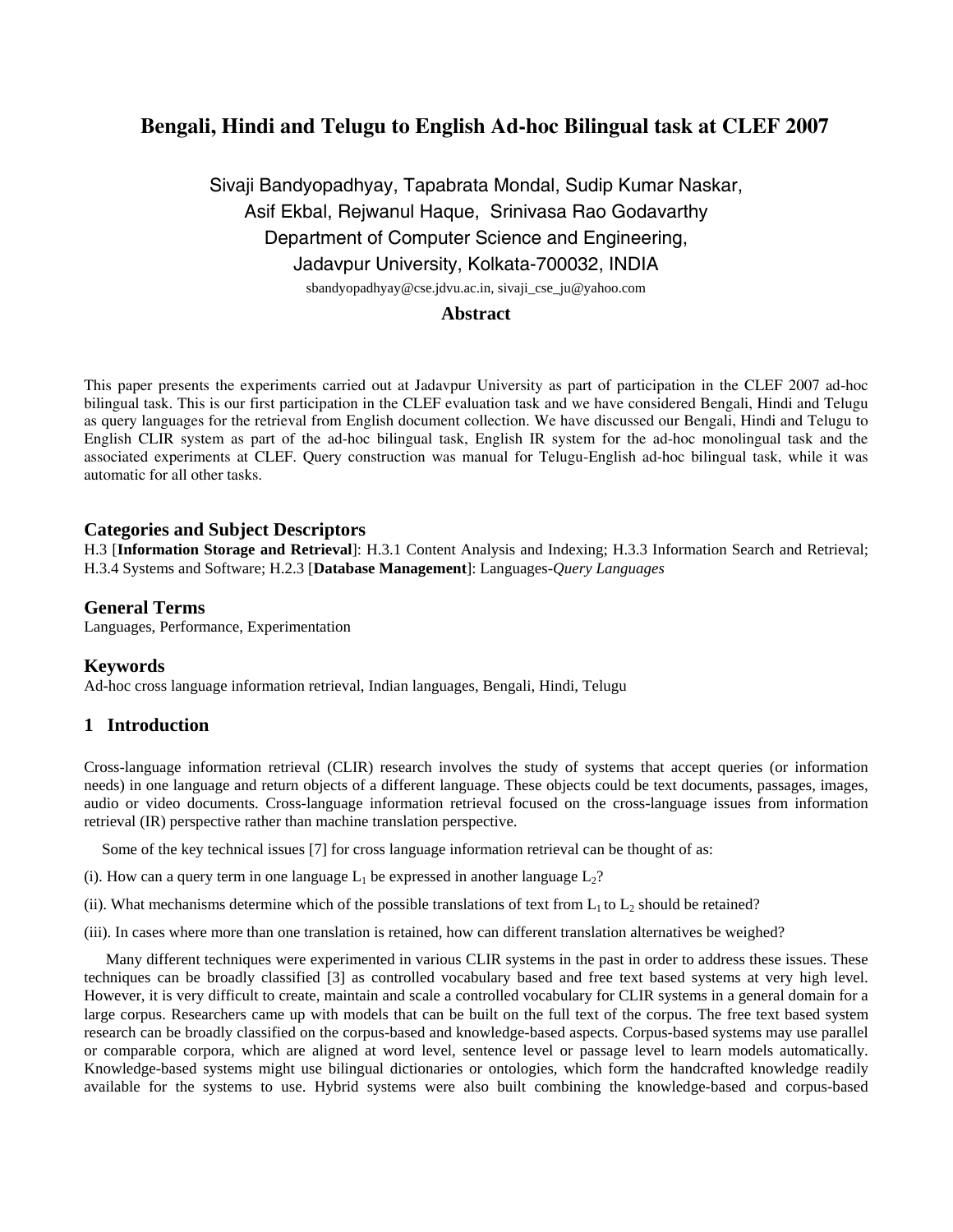approaches. Apart from these approaches, the extension of monolingual IR techniques such as vector-based models, relevance modeling techniques [14] etc., to cross language IR were also explored.

In this work we have discussed our experiments on CLIR for Indian languages to English, where the queries are in Indian languages and the documents to be retrieved are in English. Experiments were carried out using queries in three Indian languages using the CLEF 2007 experimental setup. The three languages chosen were Bengali, Hindi and Telugu, which are predominantly spoken in the eastern India, northern India and the southern India respectively.

## **2 Related Work**

Very little work has been done in the past in the areas of IR and CLIR involving Indian languages. In the year 2003 a surprise language exercise [4] was conducted at ACM TALIP<sup>1</sup>[.](#page-1-0) The task was to build CLIR systems for English to Hindi and Cebuano, where the queries were in English and the documents were in Hindi and Cebuano. Five teams participated in this evaluation task at ACM TALIP providing some insights into the issues involved in processing Indian language content. A few other information access systems were built apart from this task such as cross language Hindi headline generation [2], English to Hindi question answering system [13] etc. International Institute of Information Technology (IIIT), Hyderabad, built a monolingual web search engine for various Indian languages, which is capable of retrieving information from multiple character encodings [10]. In CLEF 2006 ad-hoc document retrieval task, Hindi and Telugu to English Cross Lingual Information Retrieval task [11] were reported by IIIT, Hyderabad.

 Some research was previously carried out in the areas of machine translation involving Indian languages [1], [13] etc. Most of the Indian language MT efforts involve studies on translating various Indian languages amongst themselves or translating English to Indian language content. Hence most of the Indian language resources available for the works are largely biased to these tasks. Recently, Government of India has initiated a consortia project titled "Development of Cross– Lingual Information Access System", where the query would be in any of the six different Indian languages (Bengali, Hindi, Marathi, Telugu, Tamil, Punjabi) and the output would be also in the user's own language.

### **3 Our Approach**

 $\overline{a}$ 

The experiments carried out by us for CLEF 2007 are based on stemming, zonal indexing and TFIDF based ranking model with bilingual dictionary look up. There were no readily available bilingual dictionaries that could be used as databases for this work, so we had to develop bilingual dictionaries from the available resources in the Internet. The method of zonal indexing was applied on the English document collection after removing stop words and performing stemming operation. The keywords in the English document collection were indexed using the n-gram indexing methodology. The query terms were extracted from the topic files using bilingual dictionaries. The Information Retrieval system was working on a TFIDF based ranking model. Query construction was carried out manually for the Telugu-English bilingual task due to the unavailability of the machine-readable Telugu-English bilingual dictionary.

#### **3.1 Zonal Indexing and Query Construction**

In zonal indexing, a particular document is divided into n number of zones/regions, say,  $w_1, w_2, \ldots, w_n$ . Then a weight is associated with each zone in such a way that the sum of all weights results in 1. Here, we divided each document into two zones, say,  $w_1$  and  $w_2$ . The zone 'w<sub>1</sub>' contains the contents of ED, PT, DK, EI, KH, HD and AU tags and 'w<sub>2</sub>' region contains the contents of ID and TE tags of the Los Angeles Times (LA TIMES, 2002) documents. The weights heuristically assigned to w1 and w2 were 0.3 and 0.7 respectively. The contents of these two zones for all the documents were checked for stop words and then stemmed. Relative term frequency of a content word in a document is then calculated in each of the  $w_1$  and  $w_2$  regions as the ratio of the number of occurrences of the content word in the region to the total number of content words present in that region. The relative term frequencies of any content word in the two regions are normalized and added together to get the relative term frequency of that content word in the entire document. These content words which could be multiwords were used as index keywords.

We have created a list of stop-words for each language, i.e., English, Bengali, Hindi and Telugu. We have also prepared a list of words/terms that identifies whether the index terms in the narration part provided with each topic talk about relevance/irrelevance of the index terms with respect to the topic. This list has been prepared for the languages studying the

<span id="page-1-0"></span><sup>&</sup>lt;sup>1</sup>ACM Transactions on Asian Language Information Processing, http://www.acm.org/pubs/talip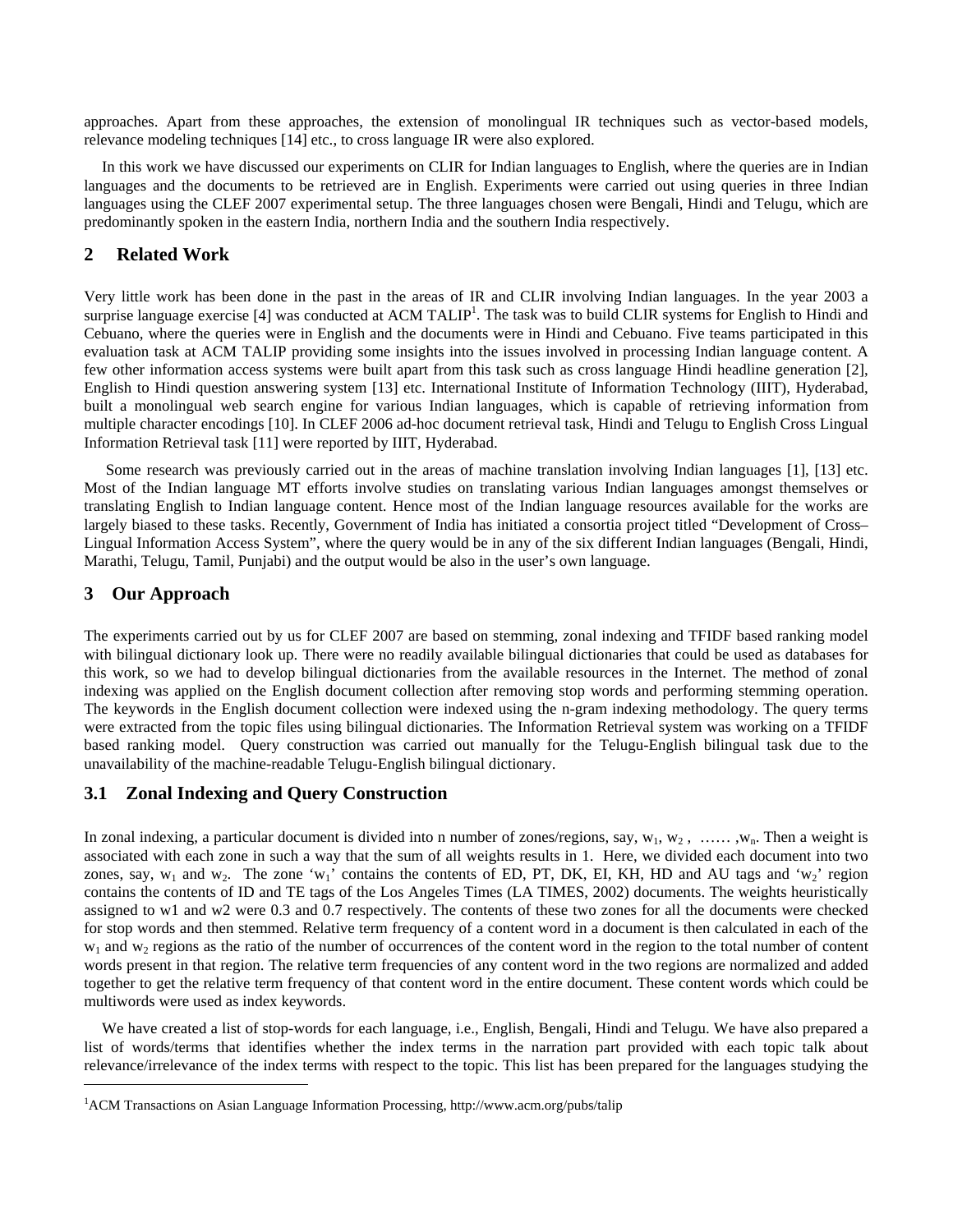corresponding topic files. Stop words are first eliminated from the topic files. For every n-gram identified from the topic file all possible lower order (n-1) grams starting from unigrams were considred as query words. For example, for the trigram "Australian Prime Minister" identified from the topic file, the following were included in the query as query expansion:

#### **Monograms**

Australian Prime Minister

## **Bigrams**  Australian Prime

Prime Minister

**Trigram**  Australian Priime Minister

## **3.2 Query Translation**

The available Bengali-English dictionary<sup>2</sup> was conveniently formatted for the machine-processing tasks. The Hindi-English dictionary was developed from the available English-Bengali and Bengali-Hindi machine readable dictionaries. Initially, the English-Hindi dictionary was constructed. This dictionary was then converted into a Hindi-English dictionary for further use. A Telugu – English human readable online dictionary was used for query construction from Telugu topic files. Related works on dictionary construction can be found in [8].

The popular *Porter Stemming* [12] algorithm has been used in this work in order to remove the suffixes from the terms in the English topic file. Indian languages are inflectional / agglutinative in nature and thus demand good stemming algorithms. Due to the absence of good stemmers for Indian languages, the words in the Bengali, Hindi and Telugu topic files are subjected to suffix stripping using manually prepared suffix lists in the respective languages. The terms remaining after suffix removal are looked up in the corresponding bilingual Bengali / Hindi / Telugu to English dictionary. All English words/terms found in the Bengali / Hindi / Telugu to English dictionary for a word are considered, these may be synonyms or may correspond to different senses of the source language word. Many of the terms may not be found in the bilingual dictionary, as the term is a proper name or a word from a foreign language or a valid Indian language word, which did not occur in the dictionary. Dictionary look up may fail in some cases due to the errors involved in the process of stemming and/or suffix removal. For handling dictionary look up failure csases, a transliteration from Indian languages to English was attempted assuming the word to be most likely a proper name not to be found in the bilingual dictionaries. The transliteration engine is the modified joint source-channel model [2] based on the regular expression based alignment techniques. Three different bilingual training sets namely, Bengali-English, Hindi-English and Telugu-English were developed to train the transliteration engine. The Bengali-English training set contains approximately 25,000 bilingual examples of proper names, particularly person and location names. The Hindi-English and Telugu-English bilingual training sets were developed from the Bengali-English training set. The Hindi-English and Telugu-English training sets contain 5,000 bilingual training examples. The Indian language terms are thus translated and transliterated into the English terms accordingly. These translated/transliterated terms are then added together to form the English language query terms as part of query expansion. This algorithm for query translation and transliteration addresses the first issue of representing query in one language  $(L<sub>1</sub>)$  to another language  $(L_2)$ . The query translation process considers all the alternative translations / transliterations with equal weight.

Once the translations for the words of the Bengali, Hindi and Telugu topic files were obtained, all possible n-grams  $(n=1)$ to no. of query words in the title) were extracted for the title of each topic as explained in Section 3.1. We considered consecutive words as an n-gram, if no stop-word appears in between. For the English topic file, n-grams were extracted from title, description and narration part. For Bengali, Hindi and Telegu topic files, ngrams and all possible monograms were considered for the description and narration parts of each topic.

 $\overline{a}$ 

<span id="page-2-0"></span><sup>&</sup>lt;sup>2</sup> http://dsal.uchicago.edu/dictionaries/biswas-bengali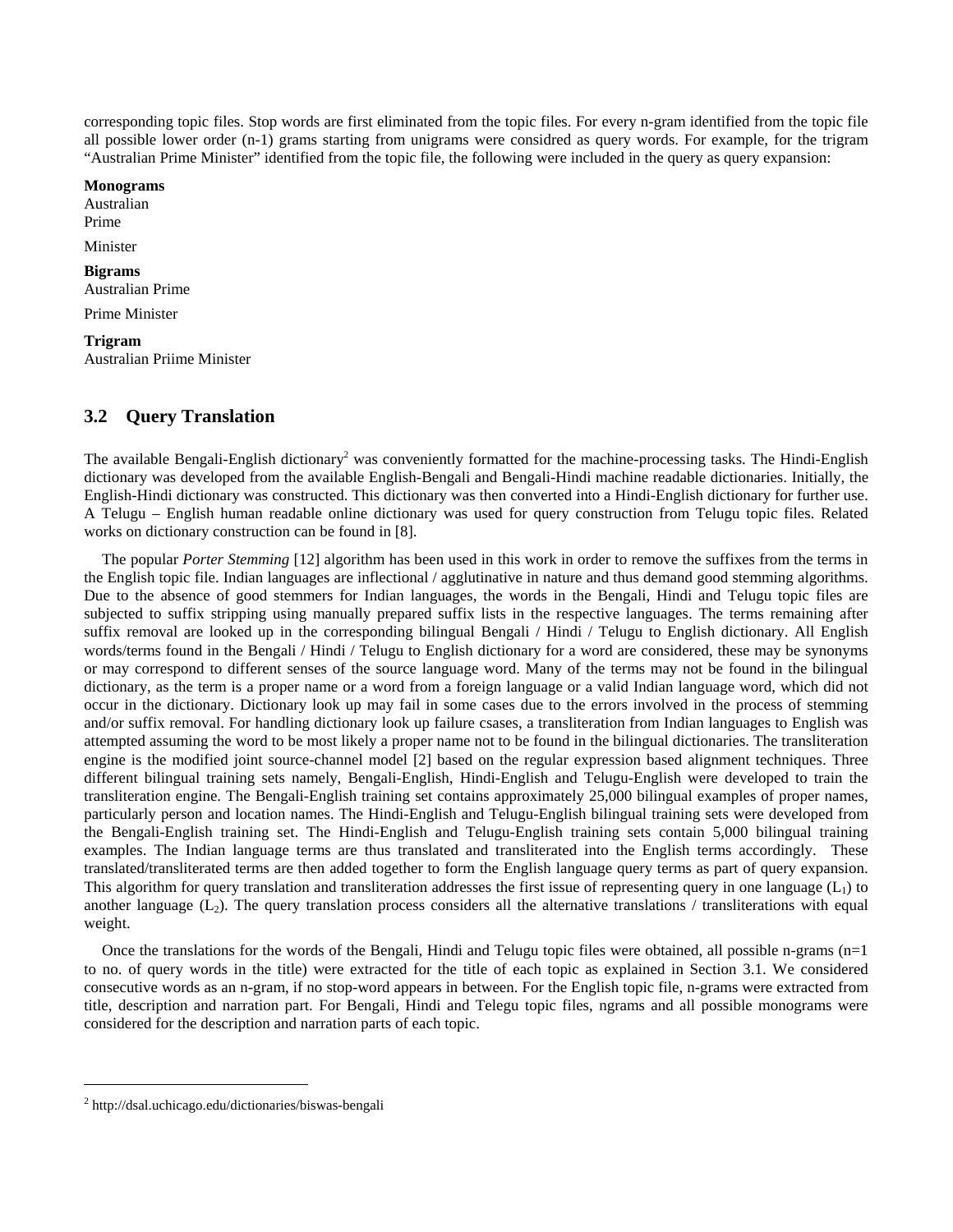## **3.3 Experiments**

The evaluation document set consists of 135,917 documents from Los Angeles Times of 2002. Among these, a large number of documents were containing no element. A set of 50 topics representing the information need was given for each of the languages, Bengali, Hindi, Telugu and English. A set of human relevance judgments for these topics was generated by assessors at CLEF. These relevance judgements are binary relevance judgements and are decided by a human assessor after reviewing a set of pooled documents using the relevant document pooling technique. The system evaluation framework is similarto the Cranfield style system evaluations and the measures are similar to those used in TREC<sup>3</sup> [6]. Three different runs were submitted related to the three Indian languages, one for each of the three languages, Bengali, Hindi and Telugu as our task in the ad-hoc bilingual track. Another run was submitted for English as a part of the ad-hoc monolingual task. Three runs were performed using the title, description and narration parts of the topic files for Bengali, Hindi and English. Only title and description parts of the topic file were considered for the bilingual Telugu-English run.

## **3.4 CLEF 2007 Evaluation for Bengali-English, Hindi-English, Telugu-English Bilingual Ad-hoc Task and English Monolingual Ad-hoc Task**

The run statistics for the 4 runs submitted to CLEF 2007 are described in Table 1. Clearly the geometric average precision metrics and its difference from mean average precision metrics suggests the lack of robustness in our system. There were certain topics that performed very well across the language pairs as well as for English also, but there were many topics where the performance was very low. The values of the evaluation metrics of Table 1 show that our system performs the best for the monolingual English task. As part of the bilingual ad-hoc tasks, the system performs best for the Telugu followed by Hindi and Bengali. The key to these higher values of the evaluation metrics in the Telugu-English bilingual run compared to other two bilingual runs (Hindi-English and Telugu-English) may be the manual tasks that were carried out during indexing. But it is also evident that the automatic runs for Hindi-English and Bengali-English tasks achieved a performance comparable to the manual run of Telugu-English. The overall relatively low performance of the system particularly with Indian language queries is the indicative of the fact that simple techniques such as dictionary lookup with minimal lemmatization such as suffix removal may not be sufficient for the morphologically rich Indian language CLIR. Relatively low performance of Bengali/Hindi suggests the need for broader coverage of dictionary and good morphological analyzer is inevitable for Bengali/Hindi CLIR in order to achieve a reasonable performance.

| Run                                     | <b>MAP</b> | <b>R-Prec</b> | GAP   | <b>B-Pref</b> |
|-----------------------------------------|------------|---------------|-------|---------------|
| Bengali Title + Description + Narration | 10.18%     | 12.48%        | 2.81% | 12.72%        |
| Hindi Title + Description + Narration   | 10.86%     | 13.70%        | 2.78% | 13.43%        |
| Telugu Title $+$ Description            | 11.28%     | 13.92%        | 2.76% | 12.95%        |
| English Title + Description + Narration | 12.32%     | 14.40%        | 4.63% | 13.68%        |

#### **Table 1: Run Statistics**

The mean precision with retrieved documents graphs are shown in figures  $1.(a) - (d)$  for the Bengali-English, Hindi-English, Telugu-English and the monolingual English tasks. The interpolated precision with standard recall graphs is shown in figures  $2(a) - (d)$  for the four different runs. The figures  $2(a) - (d)$  suggest that the effect of ranking has not been much in the system. The sloping of curve seems to be consistent all across, as opposed to a rapid sloping for the first few recall points in all the runs. A good ranking algorithm would consistently push relevant documents to the top ranks; thereby resulting in a rapid sloping of the curve for the first few recall points.

 $\overline{a}$ 

<span id="page-3-0"></span><sup>3</sup> Text Retrieval Conferences, http://trec.nist.gov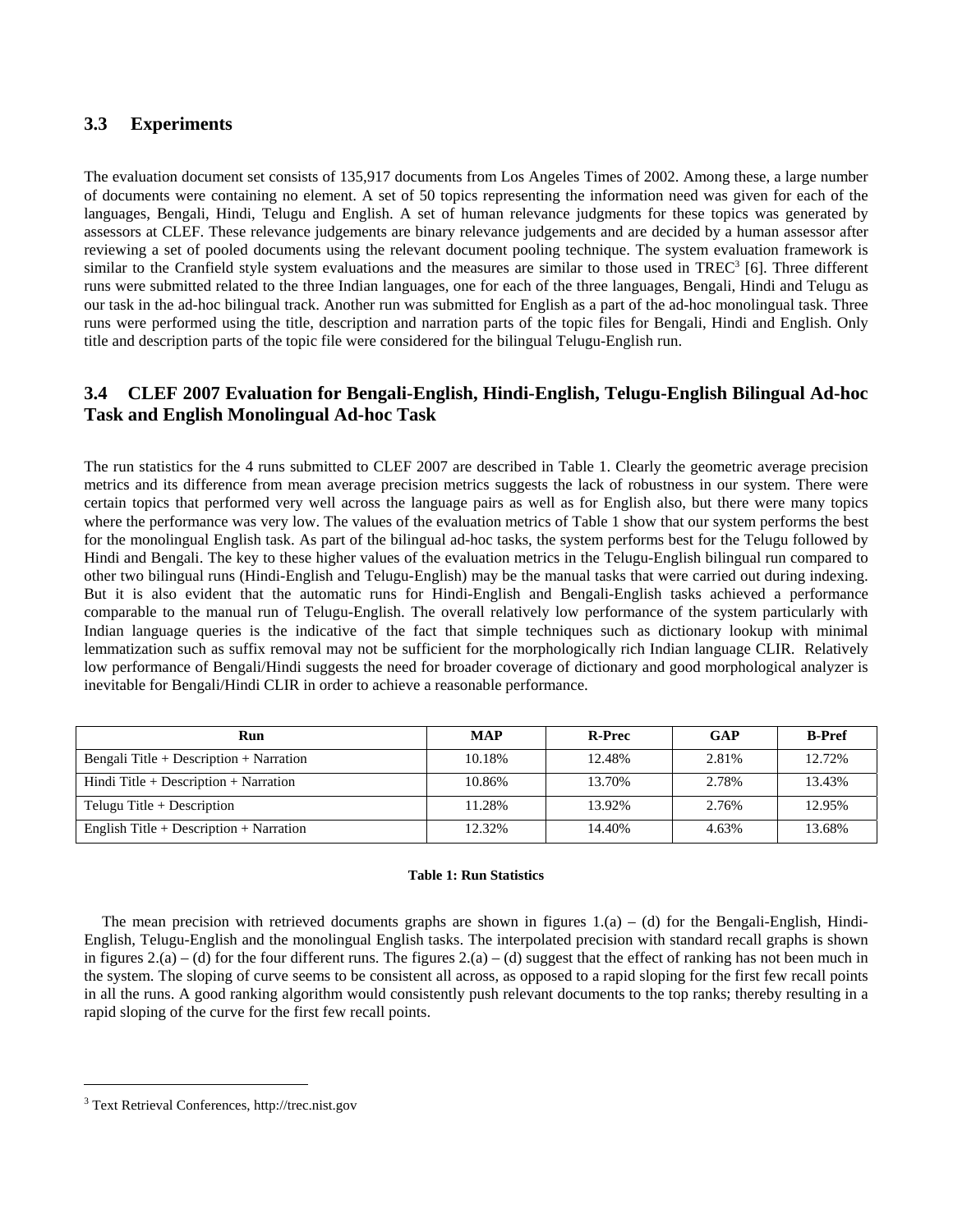#### **4 Conclusion and Future Work**

Our experiments suggest that simple TFIDF based ranking algorithms may not result in effective CLIR systems for Indian language queries. Any additional information added from corpora either resulting in source language query expansion or the target language query expansion or both could help. Machine readable bilingual dictionaries with more coverage would have improved the results. An aligned bilingual parallel corpus would be an ideal resource to have in order to apply certain machine learning approaches. Application of word sense disambiguation methods on the translated query words would have a positive effect on the result. A robust stemmer is required for the highly inflective Indian languages. We would like to automate the query construction task of Telugu in future.

#### **5 References**

- [1] Akshar Bharati, Rajeev Sangal, Dipti M Sharma and Amba P Kulkarni. Machine Translation Activities in India: A Survey. In the *Proceedings of Workshop on Survey on Research and Development of Machine Translation in Asian Countries*, 2002.
- [2] Asif Ekbal,, Sudip Naskar and Sivaji Bandyopadhyay. A Modified Joint Source-Channel Model for Transliteration. In Proceedings of the *COLING/ACL*, 191-198, Sydney, Australia, 2006.
- [3] Bonnie Dorr, David Zajic and Richard Schwartz. Cross-language Headline Generation for Hindi. *ACM Transactions on Asian Language Information Processing (TALIP)*, 2(3): 270-289, 2003
- [4] Douglas Orad. Alternative Approaches for Cross Language Text Retrieval. In *AAAI Symposium on Cross Language Text and Speech Rretrieval*, USA, 1997.
- [5] Douglas W. Orad. The Surprise Language Exercises. *ACM Transactions on Asian Language Information Processing* (*TALIP*), 2(2): 79-84, 2003.
- [6] Ellen M. Voorchees and Donna Harman. Overview of the Sixth Text Retrieval Conferences (TTREC). In Proceedings of the *Workshop of Sixth Text Retrieval Conference*. 241-273, Morristown, NJ, USA, 1996.
- [7] Gregory Grefenstette and G. Grefenstette. Cross-Language Information Retrieval. *Kluwer Academic Publishers*, Norwell, MA, USA, 1998.
- [8] James Mayfield and Paul McNamee. Converting On-line Bilingual Dictionaries from Human-readable form to Machine-readable form. In Proceedings of *25th Annual International ACM SIGIR Conference on Research and Development in Informational Retrieval*, 405-406, New York, NY, USA, 2002, ACM Press.
- [9] Prasad Pingali, Jagadeesh jagarlamudi and Vasudeva Varma. Webkhoj: Indian Language IR from Multiple Character Encodings. In Proceedings of the 15<sup>th</sup> International Conference on World Wide Web, 801-809, New York, NY, USA, 2006. ACM Press.
- [10] Prasad Pingali, Vasudeva Varma. Hindi and Telugu to English Cross Language Information Retrieval at CLEF 2006. In *Working Notes for the CLEF 2006 Wokshop (Cross Language Adhoc Task),* 20-22 September, Alicante, Spain.
- [11] Porter, M. F. (1980). An Algorithm for Suffix Stripping, *Program*, 14(3), 130-137.
- [12] Satoshi Sekine and Ralph Grishman. Hindi-English Cross-Lingual Question-Answering System. *ACM Transactions on Asian Language Information Processing (TALIP)*, 2(3): 181-192, 2003
- [13] Sudip Naskar and Sivaji Bandyopadhyay. Use of Machine Translation in India: Current Status, In Proc. of *MT SUMMIT-X*, 465-470, Phuket, Thailand
- [14] Victor Lavrenko, Martin Choquette and W. Bruce Croft. Cross-Lingual Relevance Models. In Proceedings of the *25th Annual International ACM SIGIR Conference on Research and Development in Information Retriev*al, 175-182, New York, NY, USA, ACM 2002, ACM Press.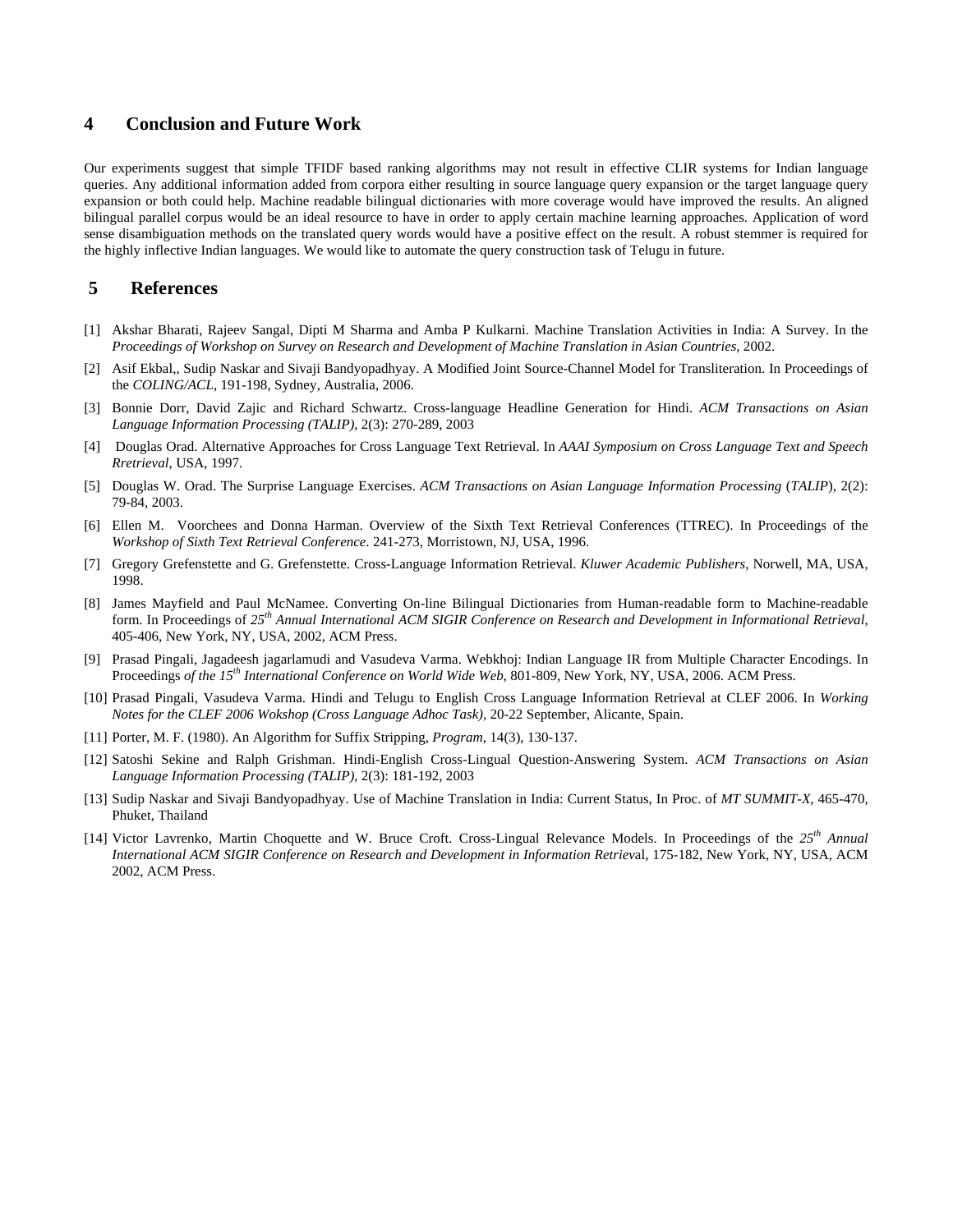

**Figure 1: PRECISION VS RETRIEVED DOCUMENT (LOGARITHMIC SCALE)**